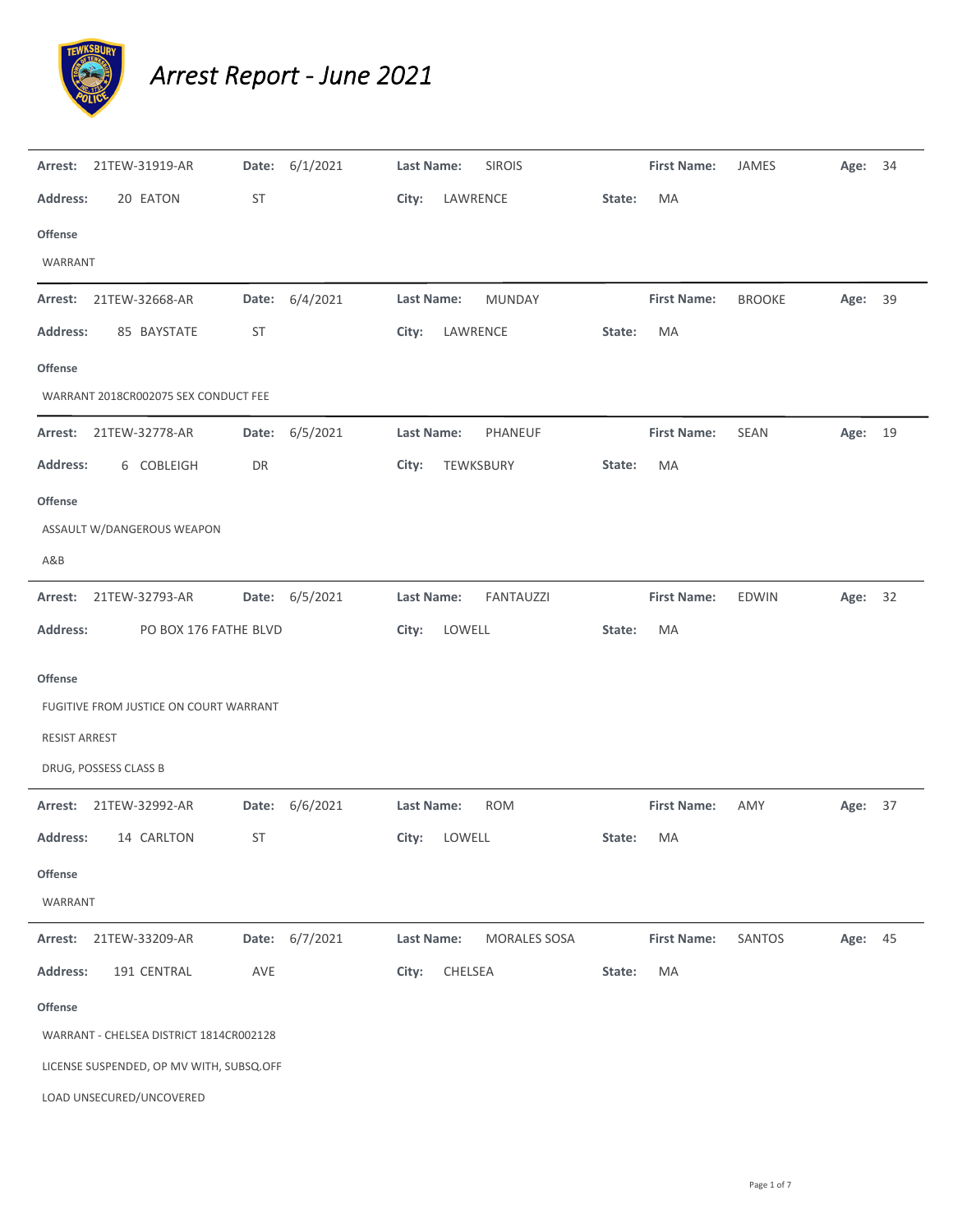| 21TEW-33711-AR<br>Arrest:                  | Date: 6/9/2021     | <b>STRANGIS</b><br>Last Name: | <b>First Name:</b>  | RICHARD<br>Age:<br>46     |  |  |  |  |
|--------------------------------------------|--------------------|-------------------------------|---------------------|---------------------------|--|--|--|--|
| <b>Address:</b><br>755 CRESCENT<br>ST      |                    | City:<br><b>BROCKTON</b>      | MA<br>State:        |                           |  |  |  |  |
| Offense                                    |                    |                               |                     |                           |  |  |  |  |
| WARRANT 1631CR00172 DEFAULT TAUTON         |                    |                               |                     |                           |  |  |  |  |
| DRUG, POSSESS CLASS A : HEROIN             |                    |                               |                     |                           |  |  |  |  |
| WARRANT- DEFAULT 1315CR002930              |                    |                               |                     |                           |  |  |  |  |
| WARRANT STRAIGHT 2149CR00011               |                    |                               |                     |                           |  |  |  |  |
| Arrest:<br>21TEW-34101-AR                  | Date: 6/11/2021    | Last Name:<br>BLEINBERGER     | <b>First Name:</b>  | ERNEST<br>Age: 66         |  |  |  |  |
| <b>Address:</b><br>1695 ANDOVER<br>ST      |                    | City:<br>TEWKSBURY            | MA<br>State:        |                           |  |  |  |  |
| <b>Offense</b>                             |                    |                               |                     |                           |  |  |  |  |
| OUI-LIQUOR OR .08%, 3RD OFFENSE            |                    |                               |                     |                           |  |  |  |  |
| NEGLIGENT OPERATION OF MOTOR VEHICLE       |                    |                               |                     |                           |  |  |  |  |
| MARKED LANES VIOLATION                     |                    |                               |                     |                           |  |  |  |  |
| Arrest:<br>21TEW-34217-AR<br>Date:         | 6/12/2021          | Last Name:<br><b>ROMERO</b>   | <b>First Name:</b>  | <b>LUCIO</b><br>Age: 43   |  |  |  |  |
| <b>Address:</b><br>92 CHELMSFORD<br>ST     |                    | City:<br>CHELMSFORD           | MA<br>State:        |                           |  |  |  |  |
| <b>Offense</b>                             |                    |                               |                     |                           |  |  |  |  |
| OUI-LIQUOR OR .08%, 2ND OFFENSE            |                    |                               |                     |                           |  |  |  |  |
| NEGLIGENT OPERATION OF MOTOR VEHICLE       |                    |                               |                     |                           |  |  |  |  |
| MARKED LANES VIOLATION                     |                    |                               |                     |                           |  |  |  |  |
| UNREGISTERED MOTOR VEHICLE                 |                    |                               |                     |                           |  |  |  |  |
| LIGHTS VIOLATION, MV                       |                    |                               |                     |                           |  |  |  |  |
| 21TEW-34303-AR<br>Arrest:                  | 6/12/2021<br>Date: | <b>ETLING</b><br>Last Name:   | <b>First Name:</b>  | <b>DREW</b><br>39<br>Age: |  |  |  |  |
| <b>Address:</b><br>24 MULBERRY<br>ST       |                    | City:<br><b>NASHUA</b>        | <b>NH</b><br>State: |                           |  |  |  |  |
| <b>Offense</b>                             |                    |                               |                     |                           |  |  |  |  |
| WARRANT DKT 2111CR000864 A&B               |                    |                               |                     |                           |  |  |  |  |
| 21TEW-34395-AR<br>Arrest:                  | 6/13/2021<br>Date: | Last Name:<br><b>DAVIS</b>    | <b>First Name:</b>  | <b>TYSHID</b><br>Age: 28  |  |  |  |  |
| Address:<br>87 6TH<br>ST                   |                    | LOWELL<br>City:               | MA<br>State:        |                           |  |  |  |  |
| Offense                                    |                    |                               |                     |                           |  |  |  |  |
| WARRANT-2111CR001104 - FAIL TO PROVIDE DNA |                    |                               |                     |                           |  |  |  |  |
| 21TEW-34397-AR<br>Arrest:                  | Date: 6/13/2021    | Last Name:<br><b>HUTTON</b>   | <b>First Name:</b>  | <b>MATTHEW</b><br>Age: 44 |  |  |  |  |
| ST<br><b>Address:</b><br>25 QUEEN          |                    | WORCESTER<br>City:            | MA<br>State:        |                           |  |  |  |  |
| <b>Offense</b>                             |                    |                               |                     |                           |  |  |  |  |

WARRANT (DOCKET # 2162CR000024)‐FAIL TO REGISTER AS SEX OFFENDER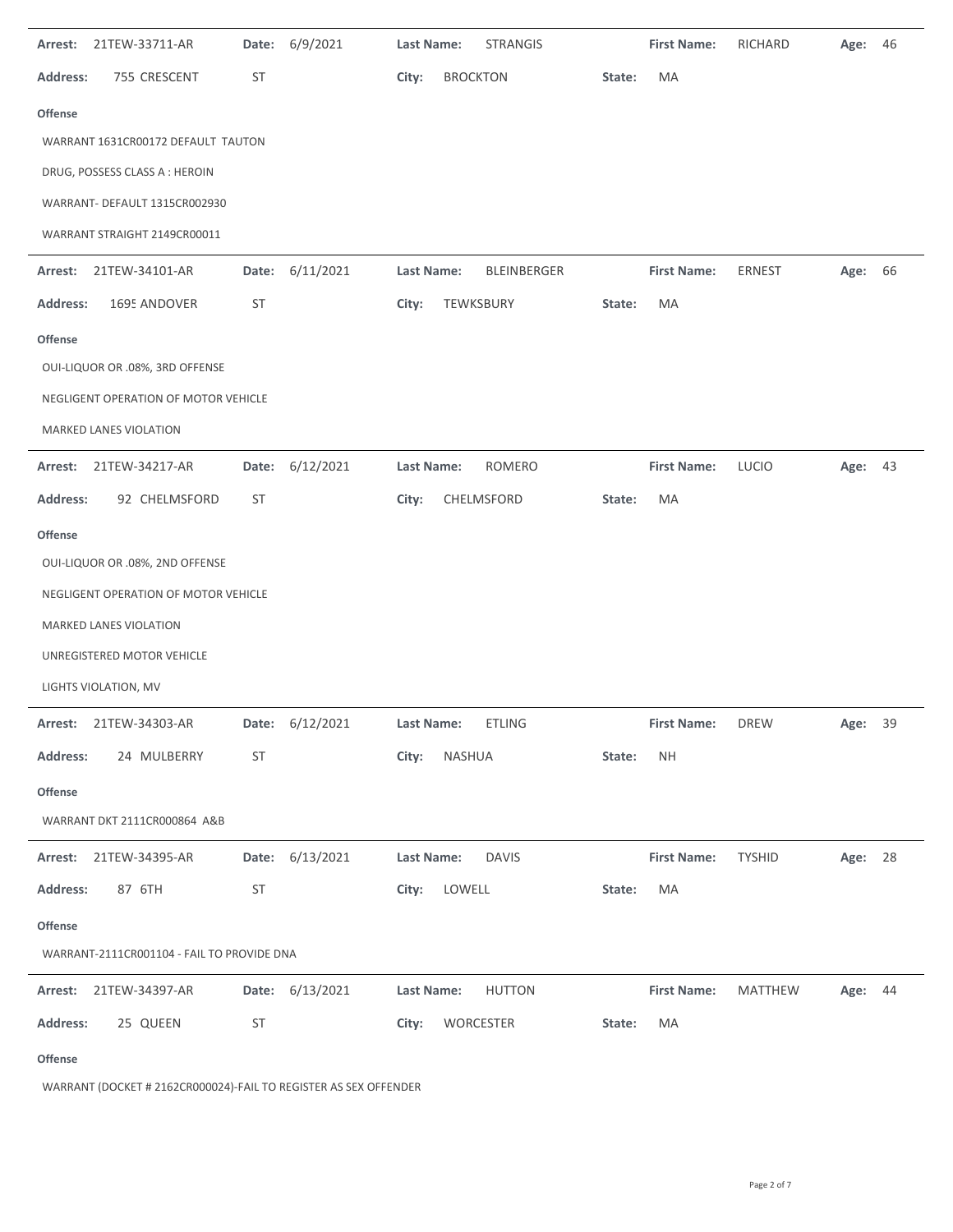| 21TEW-34528-AR<br>Arrest:                                         | Date: 6/14/2021 | RAZA<br>Last Name:               | <b>First Name:</b>  | <b>JEFFREY</b><br>59<br>Age: |  |  |  |  |
|-------------------------------------------------------------------|-----------------|----------------------------------|---------------------|------------------------------|--|--|--|--|
| <b>Address:</b><br>83 TALLANT<br><b>RD</b>                        |                 | City:<br>PELHAM                  | <b>NH</b><br>State: |                              |  |  |  |  |
| <b>Offense</b>                                                    |                 |                                  |                     |                              |  |  |  |  |
| DANGEROUS WEAPON, CARRY (DOUBLE-EDGED KNIFE)                      |                 |                                  |                     |                              |  |  |  |  |
| DRUG, POSSESS CLASS E (Tramadol)                                  |                 |                                  |                     |                              |  |  |  |  |
| DRUG, POSSESS CLASS E (ADDERALL)                                  |                 |                                  |                     |                              |  |  |  |  |
| DRUG, POSSESS CLASS E (TRAZADONE)                                 |                 |                                  |                     |                              |  |  |  |  |
| LIGHTS VIOLATION, MV                                              |                 |                                  |                     |                              |  |  |  |  |
| 21TEW-34689-AR<br>Arrest:                                         | Date: 6/15/2021 | <b>BRITO</b><br>Last Name:       | <b>First Name:</b>  | 20<br>DELANEY<br>Age:        |  |  |  |  |
| <b>Address:</b><br>AVE<br>1014 LAKEVIEW                           |                 | LOWELL<br>City:                  | State:<br>MA        |                              |  |  |  |  |
| Offense                                                           |                 |                                  |                     |                              |  |  |  |  |
| VANDALIZE PROPERTY c266 §126A                                     |                 |                                  |                     |                              |  |  |  |  |
| 21TEW-34759-AR<br>Arrest:                                         | Date: 6/15/2021 | <b>BLEINBERGER</b><br>Last Name: | <b>First Name:</b>  | ERNEST<br>66<br>Age:         |  |  |  |  |
| <b>Address:</b><br>526 SUMMIT CREEK<br>DR                         |                 | SMITHFIELD<br>City:              | UT<br>State:        |                              |  |  |  |  |
| <b>Offense</b>                                                    |                 |                                  |                     |                              |  |  |  |  |
| <b>WARRANT- PROBATION -</b>                                       |                 |                                  |                     |                              |  |  |  |  |
| 21TEW-35175-AR<br>Arrest:                                         | Date: 6/17/2021 | Last Name:<br><b>GENTHNER</b>    | <b>First Name:</b>  | 33<br><b>DEREK</b><br>Age:   |  |  |  |  |
| <b>Address:</b><br>23 LINCOLN<br>ST                               |                 | WILMINGTON<br>City:              | State:<br>MA        |                              |  |  |  |  |
| <b>Offense</b>                                                    |                 |                                  |                     |                              |  |  |  |  |
| <b>OUI-LIQUOR OR .08%</b>                                         |                 |                                  |                     |                              |  |  |  |  |
| NEGLIGENT OPERATION OF MOTOR VEHICLE                              |                 |                                  |                     |                              |  |  |  |  |
| <b>MARKED LANES VIOLATION</b>                                     |                 |                                  |                     |                              |  |  |  |  |
| ALCOHOL IN MV, POSSESS OPEN CONTAINER OF                          |                 |                                  |                     |                              |  |  |  |  |
| 21TEW-35274-AR<br>Date:<br>Arrest:                                | 6/17/2021       | TREMBLAY<br>Last Name:           | <b>First Name:</b>  | <b>NATHAN</b><br>Age: 31     |  |  |  |  |
| <b>Address:</b><br>340 NASHUA<br><b>RD</b>                        |                 | <b>DRACUT</b><br>City:           | MA<br>State:        |                              |  |  |  |  |
| <b>Offense</b>                                                    |                 |                                  |                     |                              |  |  |  |  |
| WARRANT - DF WINCHENDON DC 2170CR000012 - DESTRUCTION OF PROPERTY |                 |                                  |                     |                              |  |  |  |  |
| Arrest: 21TEW-35542-AR                                            | Date: 6/18/2021 | Last Name:<br>ROWELL             | <b>First Name:</b>  | Age: 28<br>MULUKEN           |  |  |  |  |
| <b>Address:</b><br>225 HILLDALE<br>AVE                            |                 | HAVERHILL<br>City:               | MA<br>State:        |                              |  |  |  |  |
| Offense                                                           |                 |                                  |                     |                              |  |  |  |  |
| FUGITIVE FROM JUSTICE ON COURT WARRANT - 212021000007, ROBBERY    |                 |                                  |                     |                              |  |  |  |  |
| Arrest:<br>21TEW-35814-AR                                         | Date: 6/20/2021 | Last Name:<br><b>MUCCI</b>       | <b>First Name:</b>  | <b>BRANDON</b><br>Age: 21    |  |  |  |  |
| <b>Address:</b><br>HOMELESS                                       |                 | LOWELL<br>City:                  | MA<br>State:        |                              |  |  |  |  |

**Offense**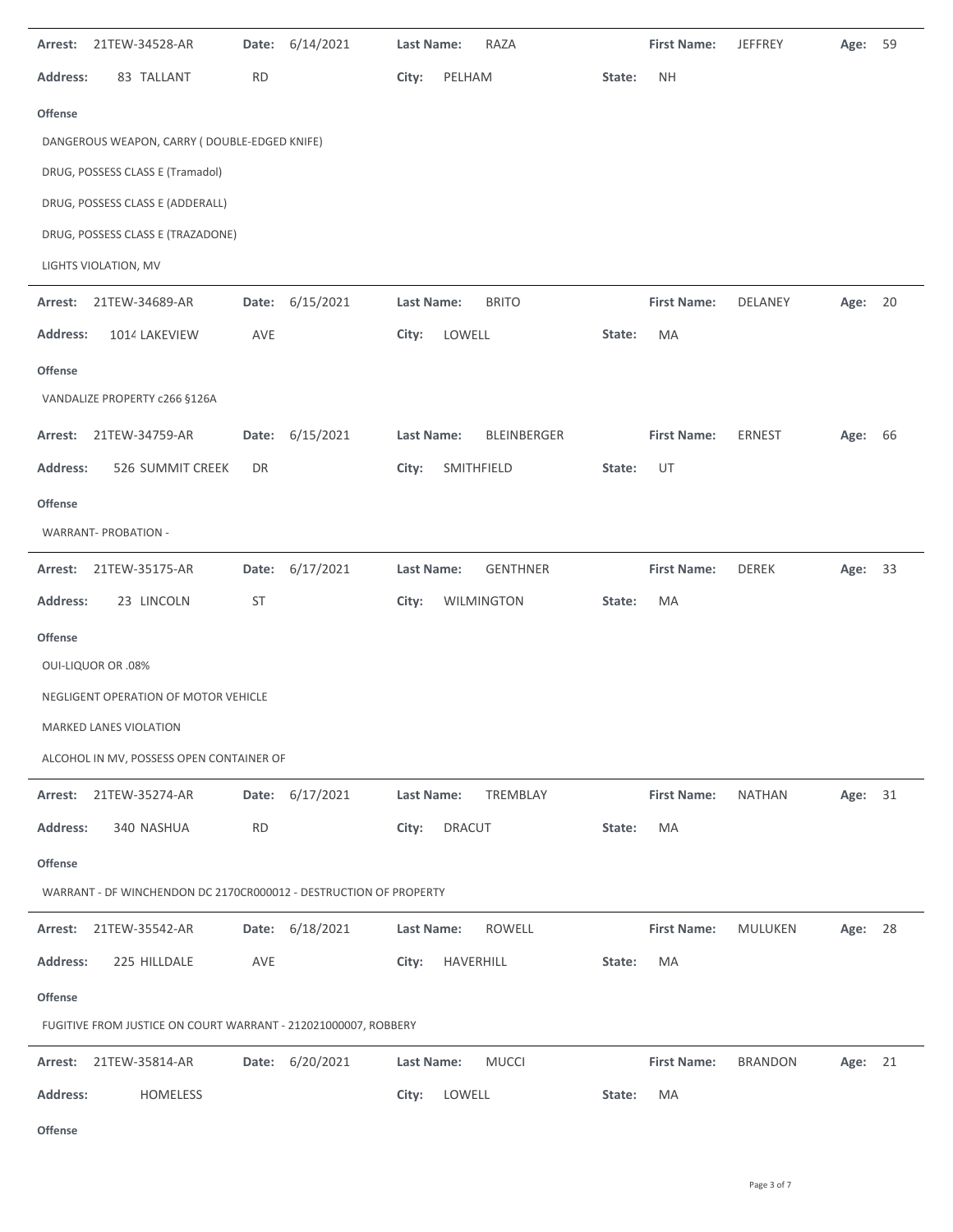| WARRANT-1911CR006404-A&B                        |                    |                               |                     |                |            |
|-------------------------------------------------|--------------------|-------------------------------|---------------------|----------------|------------|
| WARRANT-LARCENY/TRESPASS 1911CR003639           |                    |                               |                     |                |            |
| WARRANT-LARCENY/TRESPASS 2011CR000388           |                    |                               |                     |                |            |
| DANGEROUS WEAPON, CARRY                         |                    |                               |                     |                |            |
| WARRANT-1711CR005990-THREAT TO COMMIT CRIME     |                    |                               |                     |                |            |
| 21TEW-36098-AR<br>Arrest:                       | Date: 6/21/2021    | Last Name:<br><b>HUMPHREY</b> | <b>First Name:</b>  | KATIE          | Age: 38    |
| 4 DOLE<br><b>Address:</b>                       | AVE                | BILLERICA<br>City:            | MA<br>State:        |                |            |
| <b>Offense</b>                                  |                    |                               |                     |                |            |
| ROBBERY, ARMED                                  |                    |                               |                     |                |            |
| ASSAULT W/DANGEROUS WEAPON - KNIFE              |                    |                               |                     |                |            |
| ASSAULT W/DANGEROUS WEAPON - KNIFE              |                    |                               |                     |                |            |
| DRUG, POSSESS CLASS E - ZANAX                   |                    |                               |                     |                |            |
| 21TEW-36332-A-AR<br>Arrest:                     | 6/23/2021<br>Date: | Last Name:<br><b>MCCARTHY</b> | <b>First Name:</b>  | CASSAUNDRA     | 35<br>Age: |
|                                                 |                    |                               |                     |                |            |
| 32 FREDERICK<br><b>Address:</b>                 | <b>ST</b>          | <b>DRACUT</b><br>City:        | MA<br>State:        |                |            |
| <b>Offense</b>                                  |                    |                               |                     |                |            |
| DRUG, POSSESS CLASS B                           |                    |                               |                     |                |            |
| 21TEW-36332-AR<br>Arrest:                       | 6/23/2021<br>Date: | Last Name:<br><b>ROSADO</b>   | <b>First Name:</b>  | JENNIFER       | Age: 33    |
| <b>Address:</b><br>230 CROSS                    | ST                 | City:<br>LOWELL               | MA<br>State:        |                |            |
| <b>Offense</b>                                  |                    |                               |                     |                |            |
| DRUG, POSSESS CLASS B, SUBSQ.OFF.               |                    |                               |                     |                |            |
| Arrest: 21TEW-36405-A-AR                        | Date: 6/23/2021    | Last Name:<br>CABRAL          | <b>First Name:</b>  | <b>ANTONIO</b> | Age: 64    |
| Address:<br>137 HIGH                            | ST                 | City: CUMBERLAND              | State:<br>RI        |                |            |
| <b>Offense</b>                                  |                    |                               |                     |                |            |
| A&B WITH DANGEROUS WEAPON; TO WIT METAL POLE    |                    |                               |                     |                |            |
| 21TEW-36405-AR<br>Arrest:                       | Date: 6/23/2021    | Last Name:<br>POZ             | <b>First Name:</b>  | <b>BARTOLO</b> | Age: 39    |
| <b>Address:</b><br>24 ALVERZON                  | AVE                | City:<br>PROVIDENCE           | <b>RI</b><br>State: |                |            |
|                                                 |                    |                               |                     |                |            |
| Offense<br>A&B WITH DANGEROUS WEAPON - CHAIR    |                    |                               |                     |                |            |
|                                                 |                    |                               |                     |                |            |
| 21TEW-36621-AR<br>Arrest:                       | 6/24/2021<br>Date: | Last Name:<br>ROSENTHAL       | <b>First Name:</b>  | SONEE          | Age: 69    |
| <b>Address:</b><br>21 MILES                     | <b>RD</b>          | City:<br>TEWKSBURY            | MA<br>State:        |                |            |
| Offense                                         |                    |                               |                     |                |            |
| A&B WITH DANGEROUS WEAPON +60 (SHOD FOOT)       |                    |                               |                     |                |            |
| THREAT TO COMMIT CRIME (MURDER)                 |                    |                               |                     |                |            |
| WITNESS/JUROR/POLICE/COURT OFFICIAL, INTIMIDATE |                    |                               |                     |                |            |

 $\overline{\phantom{0}}$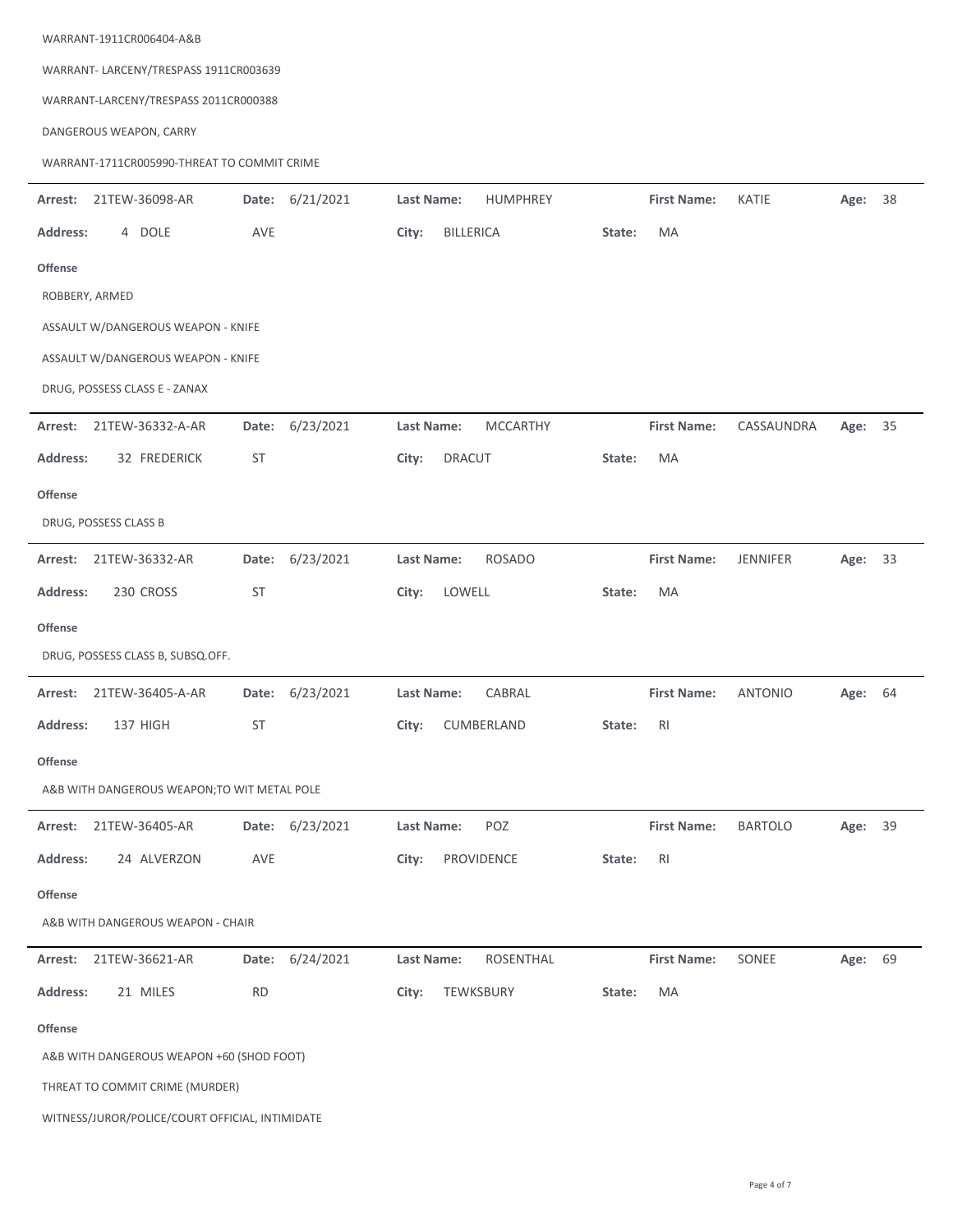| Arrest: 21TEW-36629-A-AR                                       | Date: 6/24/2021                | Last Name:<br><b>MURPHY</b>  | <b>First Name:</b> | <b>MICHAEL</b><br>47<br>Age: |  |  |  |  |  |
|----------------------------------------------------------------|--------------------------------|------------------------------|--------------------|------------------------------|--|--|--|--|--|
| 143 IPSWICH<br><b>Address:</b>                                 | ST                             | City:<br>NORTH BILLERICA     | State:<br>MA       |                              |  |  |  |  |  |
| <b>Offense</b>                                                 |                                |                              |                    |                              |  |  |  |  |  |
| DRUG, POSSESS TO DISTRIB CLASS D MARIJUANA                     |                                |                              |                    |                              |  |  |  |  |  |
| DRUG, POSSESS TO DISTRIB CLASS C THC                           |                                |                              |                    |                              |  |  |  |  |  |
| FIREARM, STORE IMPROP                                          |                                |                              |                    |                              |  |  |  |  |  |
| FIREARM SERIAL NO., DEFACE                                     |                                |                              |                    |                              |  |  |  |  |  |
| UNLAWFULL POSSESSION OF FIREARM c269 §10H                      |                                |                              |                    |                              |  |  |  |  |  |
| DRUG, POSSESS TO DISTRIB CLASS B LSD                           |                                |                              |                    |                              |  |  |  |  |  |
| DRUG, POSSESS TO DISTRIB CLASS B ADDERALL                      |                                |                              |                    |                              |  |  |  |  |  |
| DRUG, POSSESS TO DISTRIB CLASS E                               |                                |                              |                    |                              |  |  |  |  |  |
| DRUG, POSSESS TO DISTRIB CLASS C PSILOCYBIN                    |                                |                              |                    |                              |  |  |  |  |  |
| COCAINE, POSSESS TO DISTRIBUTE                                 |                                |                              |                    |                              |  |  |  |  |  |
| UNLAWFULL POSSESSION OF AMMO c269 §10H                         |                                |                              |                    |                              |  |  |  |  |  |
| Arrest: 21TEW-36629-AR                                         | Date: 6/24/2021                | CARRIGG<br>Last Name:        | <b>First Name:</b> | CHRISTOPHER<br>Age:<br>25    |  |  |  |  |  |
| <b>Address:</b><br>574 CHANDLER                                | ST                             | City:<br>TEWKSBURY           | MA<br>State:       |                              |  |  |  |  |  |
| <b>Offense</b>                                                 |                                |                              |                    |                              |  |  |  |  |  |
| UNLAWFUL POSS AMMO                                             |                                |                              |                    |                              |  |  |  |  |  |
| DRUG, POSSESS TO DISTRIB CLASS B, SUBSQ. c94C §32A(b) LSD      |                                |                              |                    |                              |  |  |  |  |  |
| FIREARM SERIAL NO., DEFACE                                     |                                |                              |                    |                              |  |  |  |  |  |
| UNLAWFUL POSS FIREARM                                          |                                |                              |                    |                              |  |  |  |  |  |
| DRUG, POSSESS TO DISTRIB CLASS E, SUBSQ.                       |                                |                              |                    |                              |  |  |  |  |  |
| DRUG, POSSESS TO DISTRIB CLASS D, SUBSQ.                       |                                |                              |                    |                              |  |  |  |  |  |
| DRUG, POSSESS TO DISTRIB CLASS B, SUBSQ. c94C §32A(b)COCAINE   |                                |                              |                    |                              |  |  |  |  |  |
| DRUG, POSSESS TO DISTRIB CLASS C, SUBSQ.                       |                                |                              |                    |                              |  |  |  |  |  |
| DRUG, POSSESS TO DISTRIB CLASS C, SUBSQ.                       |                                |                              |                    |                              |  |  |  |  |  |
| FIREARM, STORE IMPROP                                          |                                |                              |                    |                              |  |  |  |  |  |
| DRUG, DISTRIBUTE CLASS B                                       |                                |                              |                    |                              |  |  |  |  |  |
| DRUG, POSSESS TO DISTRIB CLASS B, SUBSQ. c94C §32A(b) ADDERALL |                                |                              |                    |                              |  |  |  |  |  |
| 21TEW-36661-AR<br>Arrest:                                      | Date: 6/24/2021                | <b>DICOCCO</b><br>Last Name: | <b>First Name:</b> | <b>MARISSA</b><br>22<br>Age: |  |  |  |  |  |
| <b>Address:</b><br>15 DOLORES                                  | DR                             | City:<br>TEWKSBURY           | MA<br>State:       |                              |  |  |  |  |  |
| <b>Offense</b>                                                 |                                |                              |                    |                              |  |  |  |  |  |
| CONSPIRACY TO VIOLATE DRUG LAW                                 |                                |                              |                    |                              |  |  |  |  |  |
|                                                                | CONSPIRACY TO VIOLATE DRUG LAW |                              |                    |                              |  |  |  |  |  |
| CONSPIRACY TO VIOLATE DRUG LAW                                 |                                |                              |                    |                              |  |  |  |  |  |
| CONSPIRACY TO VIOLATE DRUG LAW                                 |                                |                              |                    |                              |  |  |  |  |  |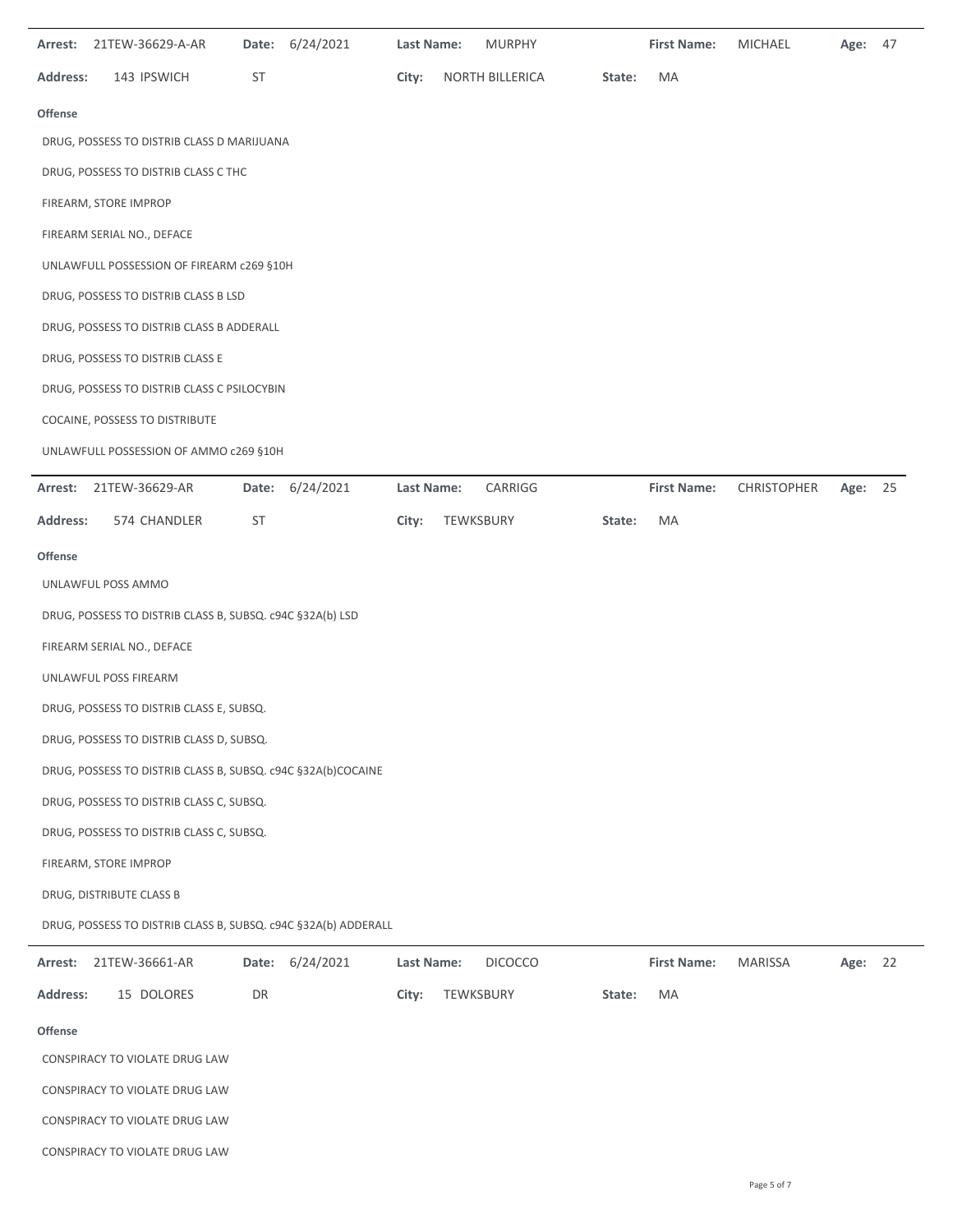| CONSPIRACY TO VIOLATE DRUG LAW                                        |                 |                   |                              |        |                    |                |         |    |
|-----------------------------------------------------------------------|-----------------|-------------------|------------------------------|--------|--------------------|----------------|---------|----|
| CONSPIRACY TO VIOLATE DRUG LAW                                        |                 |                   |                              |        |                    |                |         |    |
| CONSPIRACY TO VIOLATE DRUG LAW                                        |                 |                   |                              |        |                    |                |         |    |
| CONSPIRACY TO VIOLATE DRUG LAW                                        |                 |                   |                              |        |                    |                |         |    |
| 21TEW-36866-AR<br>Arrest:                                             | Date:           | 6/25/2021         | YOUNG<br><b>Last Name:</b>   |        | <b>First Name:</b> | <b>BRANDEN</b> | Age: 37 |    |
| 71 JACKSON<br><b>Address:</b>                                         | ST              | City:             | LOWELL                       | State: | MA                 |                |         |    |
| <b>Offense</b>                                                        |                 |                   |                              |        |                    |                |         |    |
| <b>OUI-LIQUOR OR .08%</b>                                             |                 |                   |                              |        |                    |                |         |    |
| 21TEW-36964-AR<br>Arrest:                                             | Date: 6/26/2021 |                   | CABRAL<br>Last Name:         |        | <b>First Name:</b> | <b>MARFRY</b>  | Age: 22 |    |
| <b>Address:</b><br>47 CUSTER                                          | ST              | City:             | <b>BROCKTON</b>              | State: | MA                 |                |         |    |
| <b>Offense</b>                                                        |                 |                   |                              |        |                    |                |         |    |
| CREDIT CARD, RECEIVE IMPROP UNDER \$1200                              |                 |                   |                              |        |                    |                |         |    |
| LARCENY UNDER \$1200                                                  |                 |                   |                              |        |                    |                |         |    |
| <b>IDENTITY FRAUD</b>                                                 |                 |                   |                              |        |                    |                |         |    |
| 21TEW-37323-AR<br>Arrest:                                             | Date:           | 6/28/2021         | Last Name:<br><b>DUBUQUE</b> |        | <b>First Name:</b> | <b>ROBERT</b>  | Age: 32 |    |
| <b>Address:</b><br>16 SANDBERG                                        | <b>RD</b>       | City:             | <b>BILLERICA</b>             | State: | MA                 |                |         |    |
| <b>Offense</b>                                                        |                 |                   |                              |        |                    |                |         |    |
| WARRANT - DKT# 2038CR000972, STRAIGHT, HAVERHILL DISTRICT, SUSP. REG. |                 |                   |                              |        |                    |                |         |    |
| UNLICENSED OPERATION OF MV                                            |                 |                   |                              |        |                    |                |         |    |
| STOP/YIELD, FAIL TO AT STOP SIGN                                      |                 |                   |                              |        |                    |                |         |    |
| LIGHTS VIOLATION, MV                                                  |                 |                   |                              |        |                    |                |         |    |
| <b>Arrest: 21TEW-37636-AR</b>                                         | Date:           | 6/29/2021         | <b>NOVIT</b><br>Last Name:   |        | <b>First Name:</b> | ADAM           | Age:    | 36 |
| <b>Address:</b><br>62 ELM                                             | ST              | City:             | PORTLAND                     | State: | ME                 |                |         |    |
| <b>Offense</b>                                                        |                 |                   |                              |        |                    |                |         |    |
| FUGITIVE FROM JUSTICE ON COURT WARRANT NIC W213702294, W933517069     |                 |                   |                              |        |                    |                |         |    |
| PROTECTIVE CUSTODY-ALCOHOL-SAINTS                                     |                 |                   |                              |        |                    |                |         |    |
| Arrest:<br>21TEW-37638-A-AR                                           | Date: 6/29/2021 |                   | Last Name:<br>QUINONEZ       |        | <b>First Name:</b> | WANDA          | Age: 52 |    |
| Address:<br>117 HIGH                                                  | ST              | City:             | LOWELL                       | State: | MA                 |                |         |    |
| <b>Offense</b>                                                        |                 |                   |                              |        |                    |                |         |    |
| DRUG, POSSESS CLASS B, SUBSQ.OFF.: SUBOXONE                           |                 |                   |                              |        |                    |                |         |    |
|                                                                       |                 |                   |                              |        |                    |                |         |    |
| 21TEW-37638-AR<br>Arrest:                                             | Date: 6/29/2021 | <b>Last Name:</b> | CARMACK                      |        | <b>First Name:</b> | SHAWN          | Age: 51 |    |
| <b>Address:</b><br>85 BROADWAY                                        |                 | City:             | <b>METHUEN</b>               | State: | MA                 |                |         |    |
| <b>Offense</b>                                                        |                 |                   |                              |        |                    |                |         |    |
| DRUG, POSSESS CLASS B; COCAINE                                        |                 |                   |                              |        |                    |                |         |    |